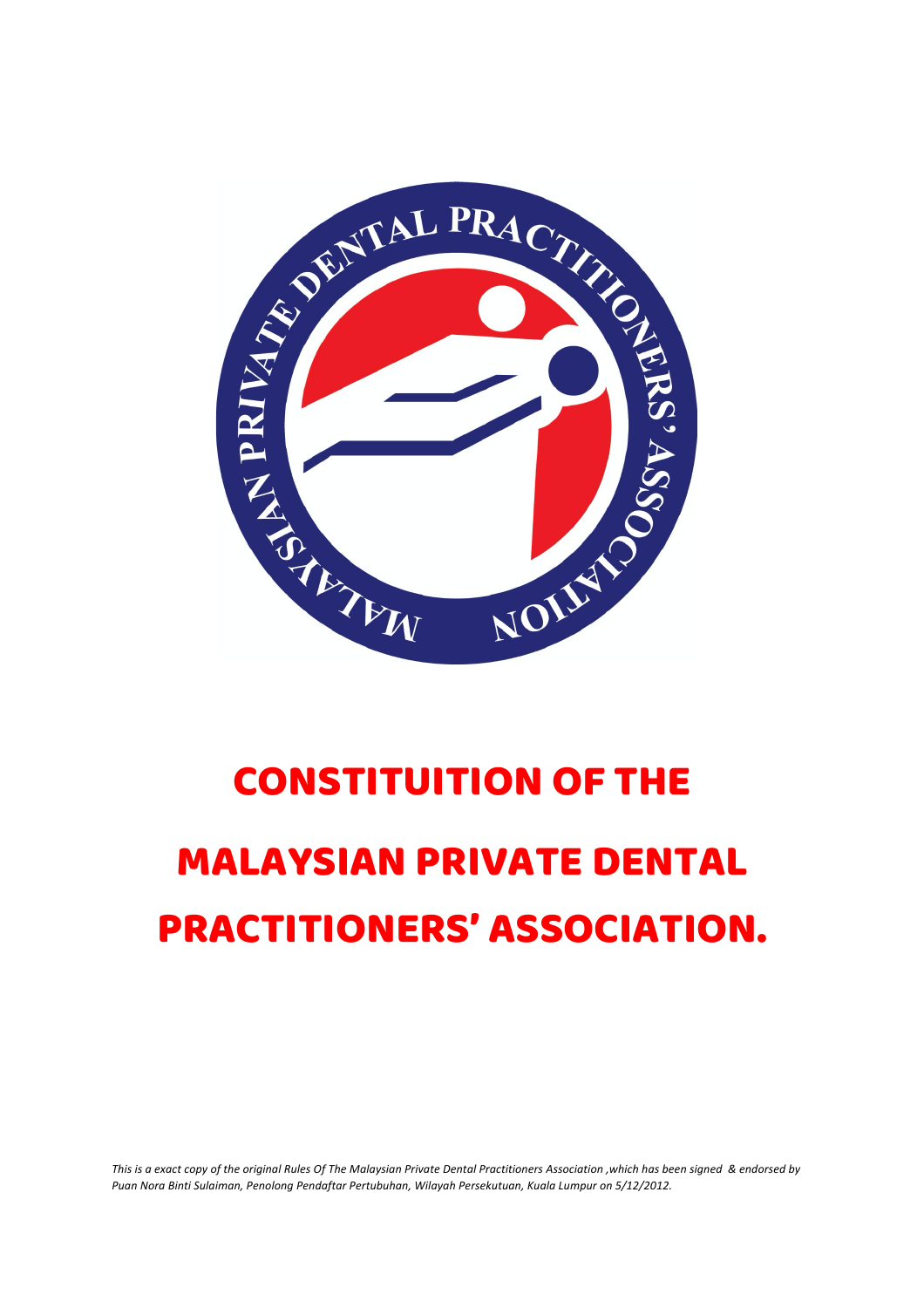# **RULES OF THE MALAYSIAN PRIVATE DENTAL PRACTITIONERS ASSOCIATION.**

# ARTICLE I : NAME ADDRESS & PLACE OF MEETING.

A) The name of the association shall be Persatuan Doktor-Doktor Pergigian Swasta Malaysia ( The Malaysian Private Dental Practitioners' Association)

B) The registered place of business is :

Presently : Suite 525,Level 5,Block A3,Leisure Commerce Square, No.9,Jln PJS 8/9,46150 Petaling Jaya, Selangor. Tel : 03 – 7729 7515 Fax:03-7726 7515 Email : mpdpa1@gmail.com

Formerly : 69-2 Jalan 1/70 b, Bukit Damansara,50490 Kuala Lumpur.

Or

Such other place as may be decided by the committee. The registered place of business shall not be changed without the prior approval of the registrar of societies.

C) Meetings may be held at such places as the committee may decide from time to time.

# ARTICLE II : OBJECT

- A) To safeguard the honour of the dental profession and promote the interest of its members
- B) To promote friendship and encourage mutual cooperation among its members
- C) To hold periodical meetings for the discussion of scientific subjects, professional matters and social purposes.
- D) To enlighten the public on matters of dental health
- E) To coordinate its activities with the Malaysian Dental Association and other related professional bodies.

# ARTICLE III : MEMBERSHIP

- 1) The society shall consist of Ordinary, Associate and Honorary Members.
	- a) Ordinary : All registered qualified dental practitioners in private practice in Malaysia are eligible for ordinary membership
	- b) Associate : All registered qualified Dental Practitioners not in private practice in Malaysia are eligible for Associate Membership.
	- c) Honorary : On the recommendation of the committee, any person who has rendered meritorious service to the dental profession or to the Society may be elected as an Honorary Member by a resolution passed at the Annual General Meeting.
	- 2) Ordinary and Associate Members must be bonafide members of the Persatuan Doktor-Doktor Pergigian Malaysia ( Malaysian Dental Association)
	- 3) Honorary and Associate Members shall be entitled to all the benefits and privileges of Ordinary Members, except that they shall not be eligible to hold office or to vote.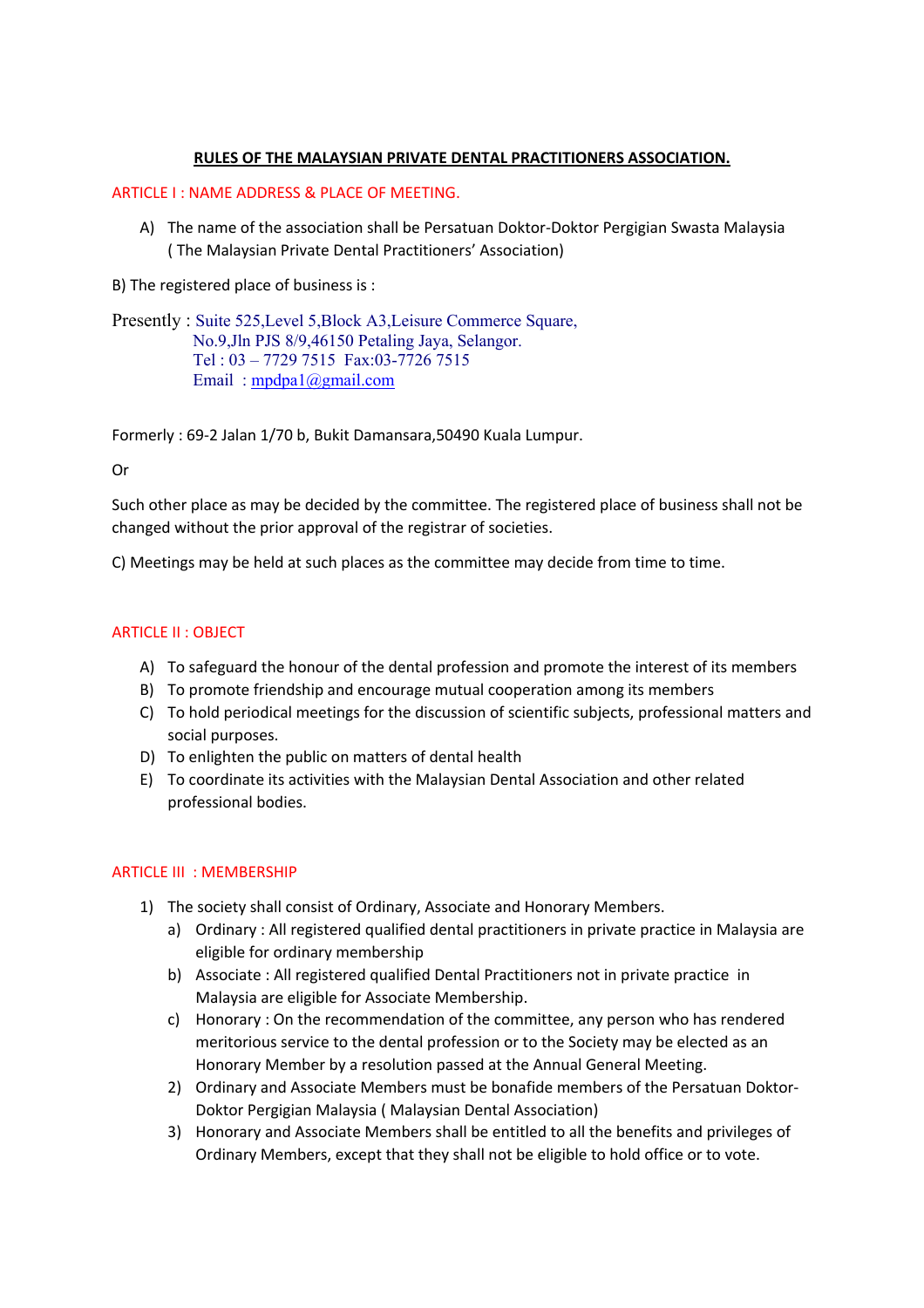4) Application for Ordinary or Associate membership shall be in the prescribed form and after approval by the Committee, the applicant shall be registered in the books of the Society as a member on the payment of the prescribed subscription.

B) TO ADD TO ARTICLE III ( MEMBERSHIP ) SUBSECTION (5) LIFE MEMBERSHIP

- i) Life members shall be ordinary members of the Society who have been continuously members of the Society for twenty years and who have attained the age of 55years. Expulsion or resignation would be deemed a break of Continuity Of Membership.
- ii) Ordinary members of the Society may apply for life membership on payment of RM 1000 ( One Thousand Ringgit ) in one lump sum.

The annual subscription for Ordinary and Associate members shall be RM50.00 and shall be payable before the 1st October of each year. Members joining the Society during the second half of the financial year shall also pay RM50.00 in respect of that financial year.

# ARTICLE IV : SUBSCRIPTION

Section (a) The Financial year shall be from  $1<sup>st</sup>$  October to  $30<sup>th</sup>$  September.

(b) The annual subscription for ordinary and associate members shall be RM100 payable before 31<sup>st</sup> January of each year

(c)Honorary members shall not be called upon to pay any subscription.

(d)Members intending to leave Malaysia for a period of six months or more may, if they so desire, be eligible for proportionate reduction of their yearly subscription, calculated on a basis of six month period provided they notify the Hon. Treasurer in siting.

(e)As soon as possible after the end of each financial year, a statement of receipts and payments and a balance sheet for the year shall be prepared and audited by the Auditors appointed under Article XVIII. The audited accounts shall be submitted for the approval of the next year's Annual General Meeting and copies shall be made available at the registered place of business of the Society for the perusal of members.

# ARTICLE V : DEFAULTERS

(a) Any member who shall fail to pay his annual subscription or any other monies due to the Society within two months after the due date, shall be notified by the Hon. Treasurer in writing calling upon such a defaulter to pay the dues within one month from the date of such notification. On failure to pay such dues the defaulting member may be removed from the register of membership by the Committee.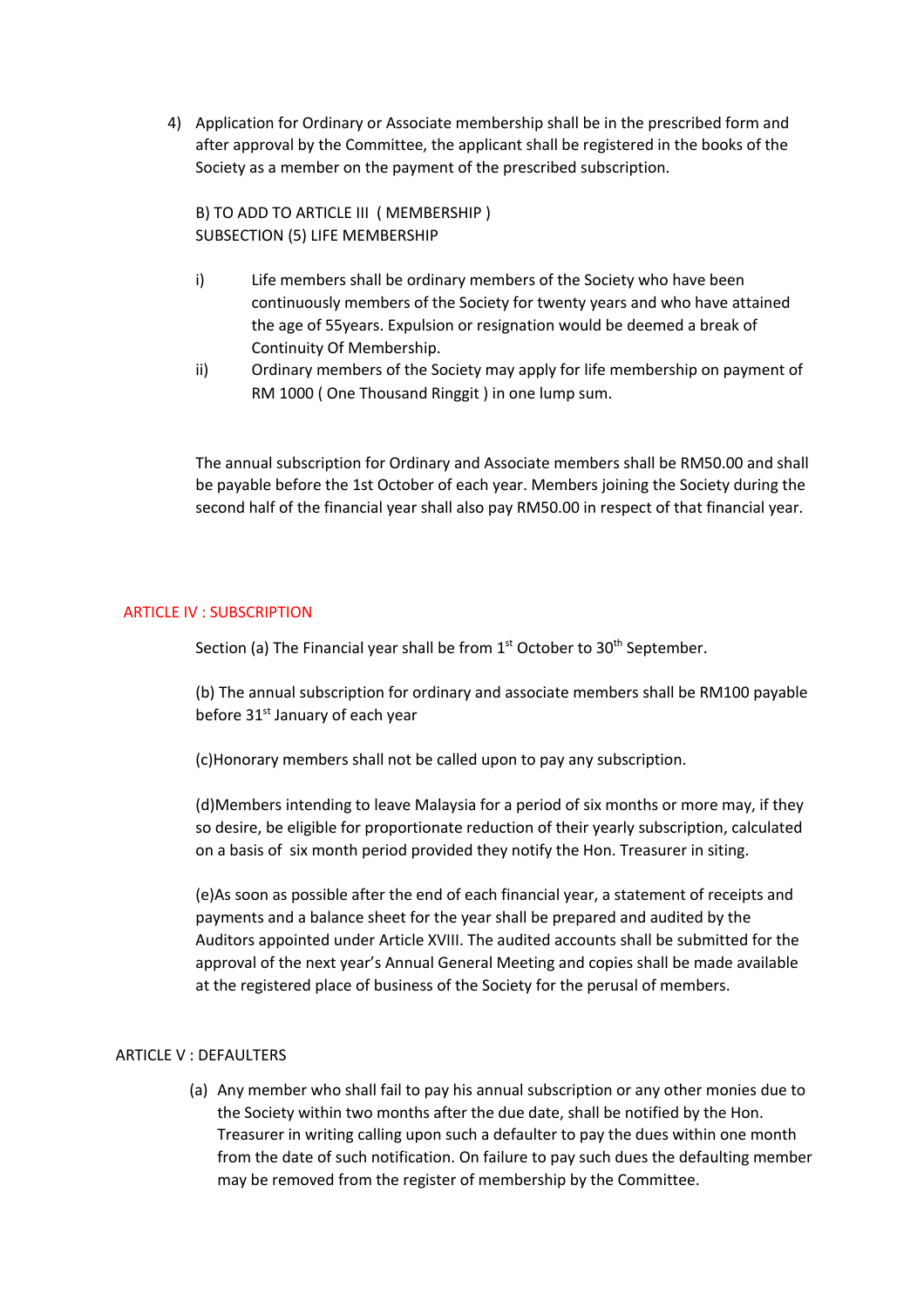(b) Such defaulters may be reinstated by the Committee on payment of all arrears with satisfactory explanation.

The Society shall be managed by a Committee consisting of a President, Vice President, an Honorary Secretary, an Assistant Honorary Secretary, an Honorary Treasurer, an Assistant Honorary Treasurer, a Publication Secretary and six ordinary committee members. They shall be known as Officers of the Society.

(c) The committee shall meet at least three times a year. Seven members of the Committee shall constitute a quorum. (i)In the event of a vacancy occurring in the committee, except for the post of President from whatever cause, the committee shall have the power to appoint any member of the Society to hold the office thereby vacated until the next Annual General Meeting.

All officers of the society and every officer performing executive functions in the Society shall be Malaysian Citizens.

# ARTICLE VII : DUTIES AND POWERS OF THE COMMITTEE

- (a) To execute the policy of the Society
- (b) To interpret this Constitution which decision shall be final and binding on all members unless and until an appeal is made to the General Meeting.
- (c) To appoint three ordinary members as Ordinary Committee members in accordance with Article IX(b)
- (d) To authorise and approve every item of expenditure from the funds of the Society.
- (e) To appoint sub-committees as may be necessary to assist in the management of the Society.

# ARTICLE VIII : DUTIES AND POWERS OF THE OFFICERS

(A) THE PRESIDENT

(i)The President shall take the chair at all General and Committee meetings of the Society

(ii)The President shall have the casting vote.

(iii)The President shall carry out such duties as are assigned by the Committee and this Constitution.

(iv)The President shall nominate three ordinary members for approval by the Committee to serve as Committee Members

(B) THE VICE PRESIDENT

All duties, powers and responsibilities of the President shall in his absence, devolve upon the Vice President.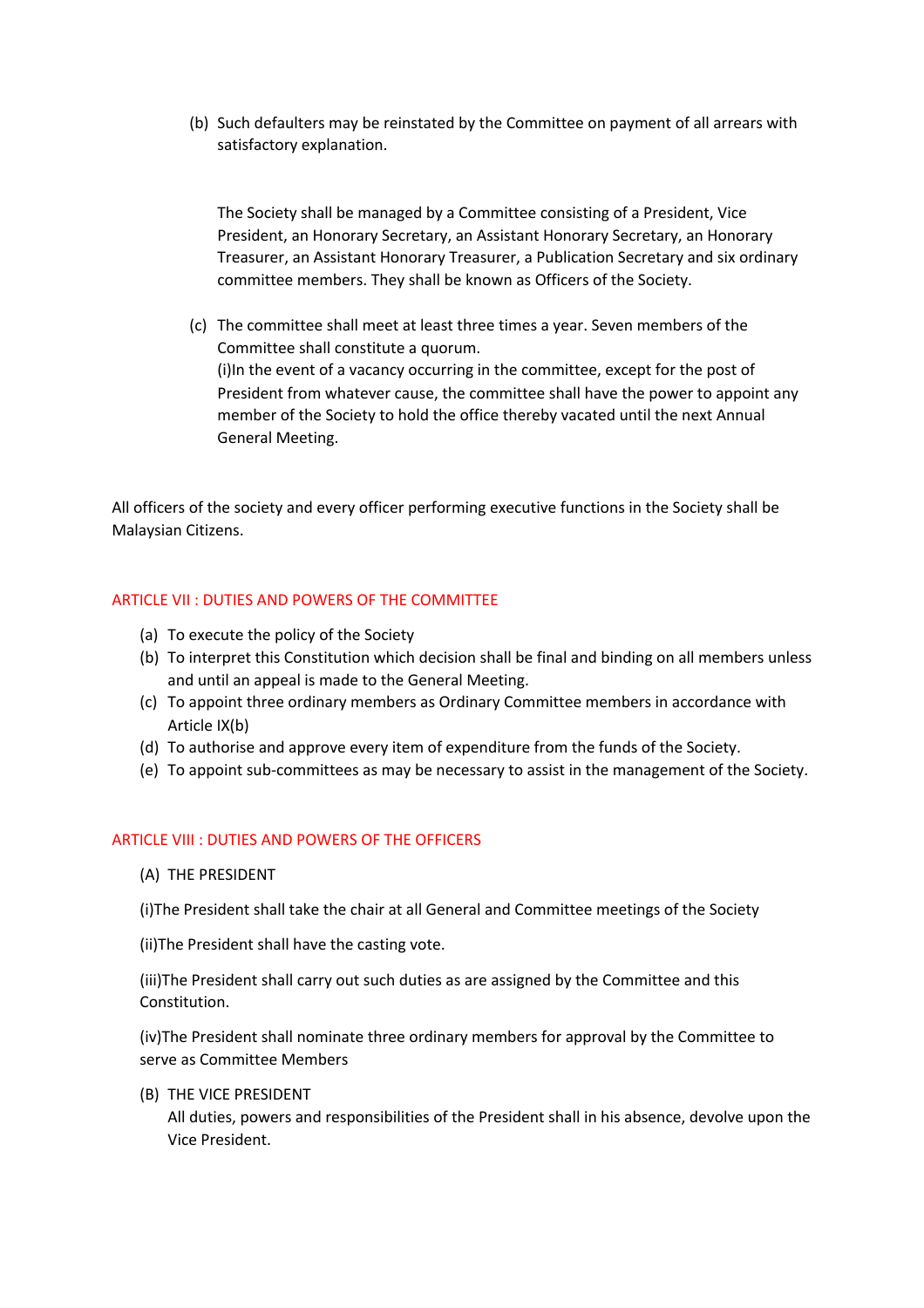# (C)THE HON.SECRETARY

 (i) It shall be the duty of the Hon. Secretary to keep a record of membership, the record of attendance of meetings, send out notices of meetings of the Society and Committee, record and preserve minutes of such meetings, and to perform such other duties pertaining to his office.

 (ii) Upon retirement from his office he shall hand over to his successor all books, correspondence, documents and other properties belonging to the Society which are in his possession.

 (iii) All duties, powers and responsibilities of the Hon. Gen. Secretary shall in his absence devolve upon the Assistant Hon. Secretary.

# (D)THE HON. TREASURER

 (i) It shall be the duty of the Hon. Treasurer to have custody of all funds, accounts for same to the Society at its Annual Meeting or any other time, upon request by the Committee and to perform such duties pertaining to his office.

 (ii) Upon retirement from office he shall hand over to his successor all books, correspondence, documents, all funds and books of accounts and other properties belonging to the Society which are in his possession.

 (iii) All monies belonging to the Society shall be deposited in the bank and the account shall be operated by the Hon Treasurer, President and Hon. Secretary.

# **(iv)The Hon Treasurer is empowered to have a maximum of one thousand ringgit (RM1000) in cash for petty expenses.**

 (v)All duties, powers and responsibilities of the Hon. Treasurer shall in his absence devolve upon the Assistant Hon. Treasurer.

# (E) PUBLICATION SECRETARY

The publication secretary shall publish any other publications of the Society when directed by the Committee.

# (F) THE ORDINARY COMMITTEE MEMBERS

Shall be elected at every Annual General Meeting and shall hold office for a term of one year.

**( Section 3 Article IX (Election): (a) The President, Vice President, Hon. Secretary, Asst Hon Secretary, Hon Treasurer, Asst Hon Treasurer, Publications Secretary and three ordinary committee members shall be elected at the Biannual General Meeting and shall hold office for term of two consecutive years.** 

NOTWITHSTANDING ARTICLE IX (a) AND ARTICLE VI, SECTION C, SUB SECTION (1) should the post of the President fall vacant, the Vice President shall take over the office as acting President until the next Annual General Meeting.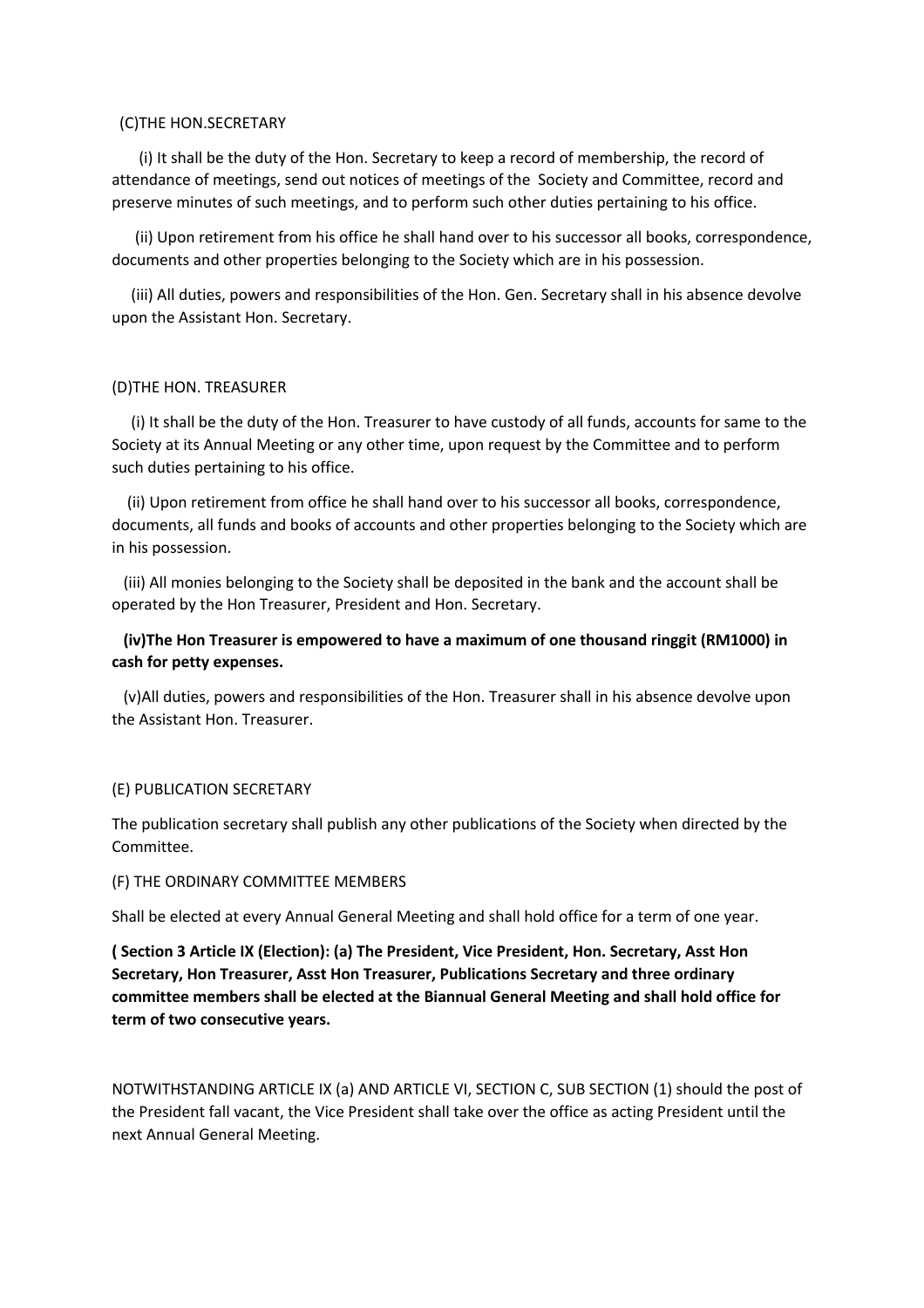#### ARTICLE X : ANNUAL GENERAL MEETING

(a) The Annual General Meeting of the Society shall be held within the last four months of each year at such time and place as the Committee shall determine for the following purposes ;-

(i)To read and confirm minutes of the previous Annual General Meeting

(ii) To receive the Annual Report of the Committee and to pass the audited statement of the preceding financial year

(iii)To elect the Committee for the ensuing year

- (iv)To elect two Hon. Auditors who shall not be members of the Committee.
- (v) To transact any other business of which due notice has been given.
- **(b) A notice with the agenda shall be posted to each member at least two (2) weeks prior to the date of the meeting.**

**Any member desirous of putting upon any motion for the Annual Meeting shall notify the Hon. Secretary in writing no less than seven (7) days before the date of such meeting. At least one half of the total voting membership or twice the numbers of Committee members must be present at a General Meeting for its proceedings to be valid and to constitute a quorum.** 

(c) Only members present at the Annual General Meeting and those who have given prior written consent to the Hon. Secretary are eligible for election.

# ARTICLE XI : EXTRA ORDINARY GENERAL MEETING

The committee may call an Extra-Ordinary General Meeting when any questions of urgent importance arise, and shall be bound to do so on receiving a written request signed by ten members of the Society who shall state thereon, in the form of a proposal or proposals, the matter to be decided at the meetings. No other business shall be considered except that which it is specifically convened.

# ARTICLE XII : PRIVILEGES OF MEMBERS

Every member may have access to all records, minutes and correspondence of the Society, provided two weeks notice is given to the Hon. Secretary. The Hon. Secretary may at his discretion refuse such access when he considers that confidential matters may be disclosed which may be derogatory to the interests of the Society. Under such circumstances, a member may appeal to the Committee whose decision shall be final.